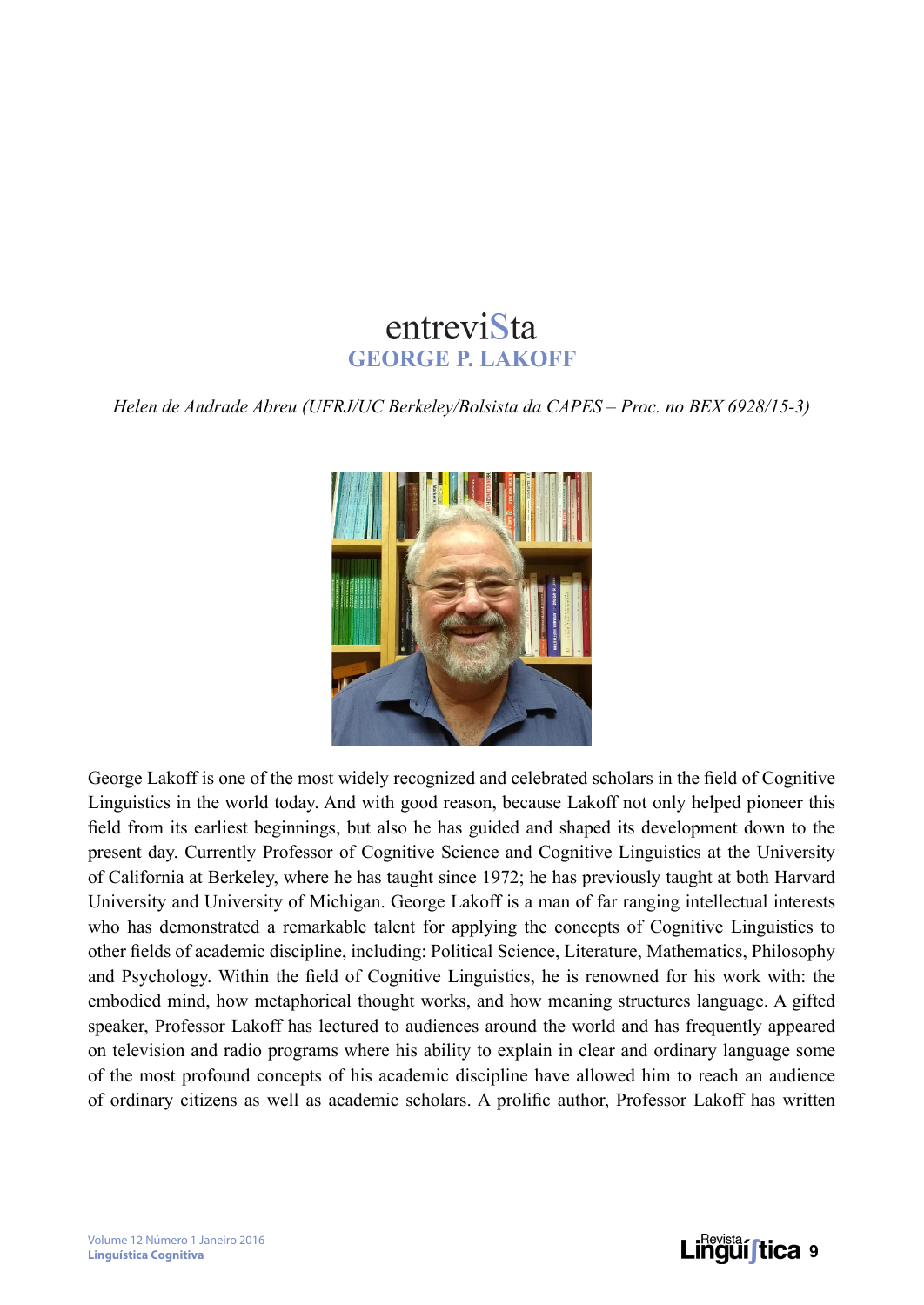hundreds of articles and numerous books, including a New York Times best seller entitled *Don't Think of an Elephant*, which applies the concept of framing, from Cognitive Linguistics, to political communication strategies. Many of his works are considered "classics" within the field, and are frequently required reading for students in both undergraduate and graduate Cognitive Linguistics courses at universities all over the world. In addition to his work as scholar and writer, Lakoff has for decades provided leadership and support to a number of professional organizations, including: The Neural Theory of Language Project at the International Computer Science Institute at Berkeley, The International Cognitive Linguistics Association, and The Cognitive Science Society. Professor Lakoff is currently working with Srini Narayanan on a new book, soon to be published, which brings together Neuroscience, Neural Computation, Cognitive Linguistics and Experimental Embodied Cognition.

**Revista Linguí**∫**tica:** You started your career at the MIT. Can you tell us about how you changed your trajectory and about what made you move from Generative Linguistics to Cognitive Linguistics?

**George Lakoff:** At the MIT I majored in mathematics and English literature, particularly poetry. Those are two things I love. In my last year, it was the beginning of Chomsky's department at the MIT. And to celebrate the beginning of the department, they got Roman Jakobson from Harvard to come and give a course on poetics. So, my advisor told me, "You have to take this course, but to understand what he is saying you have to take the Introduction to Linguistics course". So I took the introductory course from a teacher who was one of the first generation of Chomky's graduate students. And then I took this course from Jakobson, who was really who got me into linguistics. Jakobson, in talking about poetics, went through a lot of phonology. This was a course at the MIT, but I was the only MIT student there. The others were all from Harvard, coming from Slavic literature or something, to study with Jakobson. As I was an MIT student taking the basic linguistics course, I could actually read all the papers he assigned us for homework, and I was the only one to do all his homework. I also went to all his office hours [the time when teachers answer students' questions and try to solve their doubts]. I was also taking a course on Yeats, who was his favorite English poet. Jakobson would assign us homework doing analysis of poems he was teaching, and I was the only one who actually did them. One week he came in and said to me, "I will not be in class this week. Would you like to lecture on your analyses of Yeats?". I was twenty years old and he asked me to lecture to all Harvard graduate students. So, my first lecture [the way they call classes at the universities in the USA] was substituting for Jakobson, when I was an undergraduate.

Then I took the course by Chomsky the next semester. It was a very strange course, because half was the mathematical foundation of his theory, which was coming out of a mathematical theory of recursive function theory. But I was studying mathematics, so it wasn't a big deal for me. The other people were about seventy students from Harvard and the six new graduate students from the MIT. I set in the front, and whenever he said something that wasn't clear, or if he made a mistake I would raise my hand and ask, "Don't you mean so and so?" and he didn't like me very much [laugh out loud]. And the second half [of the classes] was on rules of stress in English. So I wrote a paper on the poetry of two great English poets who used special markers to indicate where stress should change. Chomsky didn't know about poetry and didn't care. But I got a good grade.

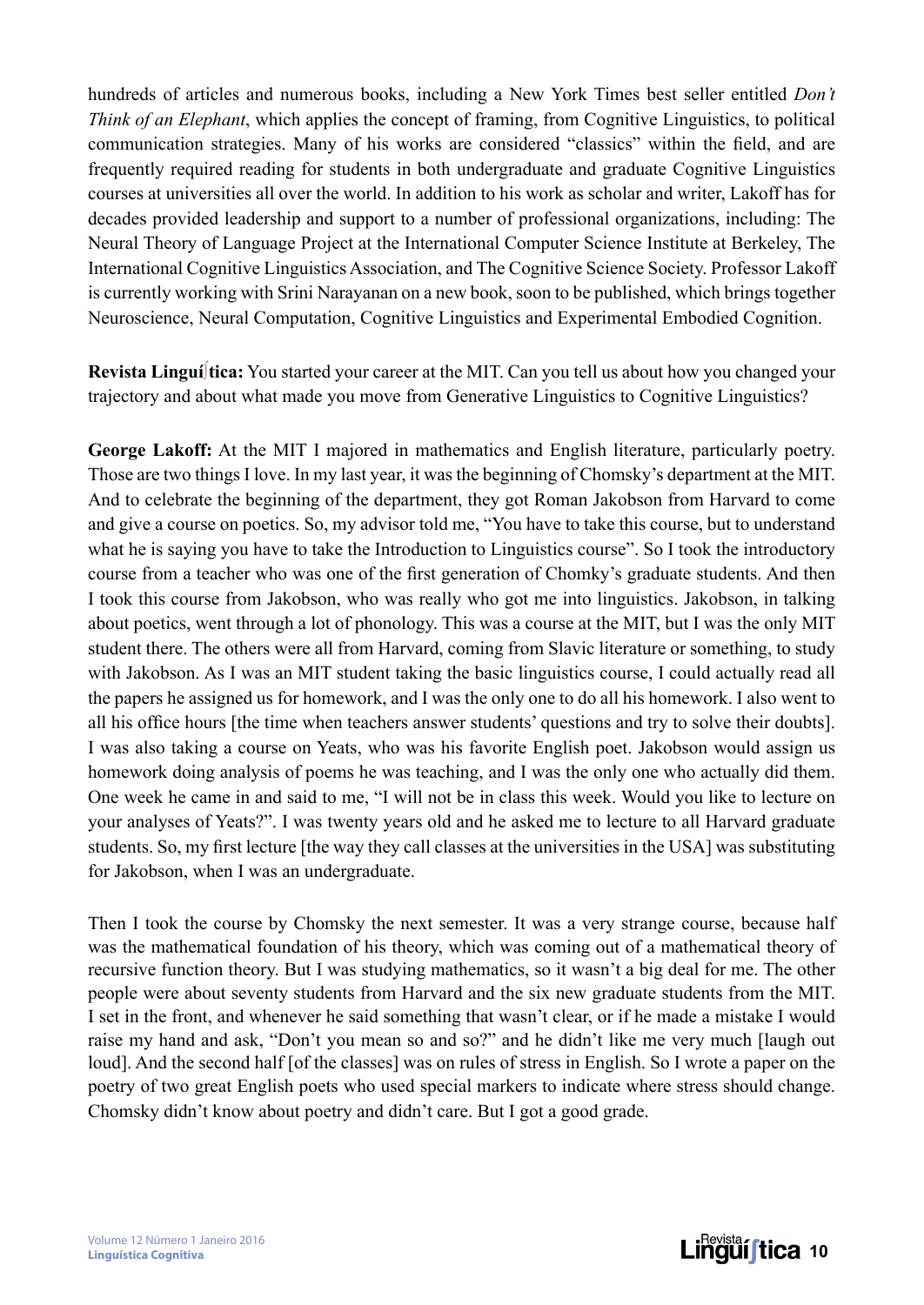Then I went to Indiana to go to graduate school in English. And I didn't like it, because English graduate school in 1962 was not what I liked. At one point, I was teaching freshman composition and I got fired. Let me explain how it happened. It was 1962. On the week of the Cuban missile crisis, the assignment was to read an essay by George Orwell on the Spanish Civil War. No one in the class in Indiana had ever heard of the Spanish Civil War. It wouldn't be taught at high schools there. So I explained what the war was about, and that Orwell saw that the Communists were the heroes and the Nazi were the thugs. This explanation happened during the Cuban missile crisis. Someone wrote home to their parents and said that a communist was teaching the class. Then I got fired.

Meanwhile, I was taking the most advanced linguistics classes they had, because I'd come from the MIT where I'd learned all that stuff, and nobody there, even on the faculty, really understood what Chomsky was doing in 1962. So what happened was that while I was taking the class I was also teaching the class. Every class they would go through this thesis they were reading and they wouldn't understand, and the thesis would have mistakes and I would get up and correct their mistakes and explain what was going on. I basically taught the class.

I got to know the chairman of the department because he was interested in discourse, I was too, so I used to go there talk to him. When I got fired, I went there and talked with him, and he said, "I'm here because I got fired from a higher state last year for taking part in a civil rights demonstration". In 1962 that was what America was like. So, at this point, the phone rang, and it was somebody turning down a major fellowship to the Linguistics Department. So the chairman said, "Somebody turned down a fellowship. Would you like to come into the Linguistics Department?" I said, "OK" and I became a linguist [laugh out loud]. Twenty-five years later I found out who turned down the fellowship… Ron Langacker [more laughs]. Life is that way.

So I went into linguistics and I came in as a Chomskyan. A lot of people in the department didn't like Chomsky, or they thought they understood Chomsky and they didn't, and so on. So I got into a lot of trouble in the department, but everybody knew I was pretty smart, I had a fellowship, so it was fine. Then I got married to Robin and I went off to write my thesis at Cambridge, Massachusetts, while she was still at Harvard, and I got a summer job at the MIT making mechanical translation. They gave me the following job: they said, "We've just written a little program that will generate baseball games, because there are simple rules, and we can generate a random sequence of a random baseball game. We'd like you to take Generative Grammar and take the input as a baseball game and give the sentences as output". I said "OK". So I looked at the first sentence. It was about a [baseball] player who later got into the Hall of Fame. The sentence was "Has Shamsky doubled to the left?". How can you handle this in Generative Grammar? You couldn't, because in Generative Grammar you can only look at the symbols and the grammar. "To the left" is a phrase that indicates direction. There are constraints in grammar on directional adverbs that go with verbs of motion and they modify things that move in that direction. But if you say "Shamsky doubled to the left", what moved to the left field is the ball, and not Shamsky. But the ball is not even in the sentence. So, it's in the meaning of the sentence. And that makes you look at the meaning to know what direction adverbs go. And that is not possible in Chomsky's theory. So I said,

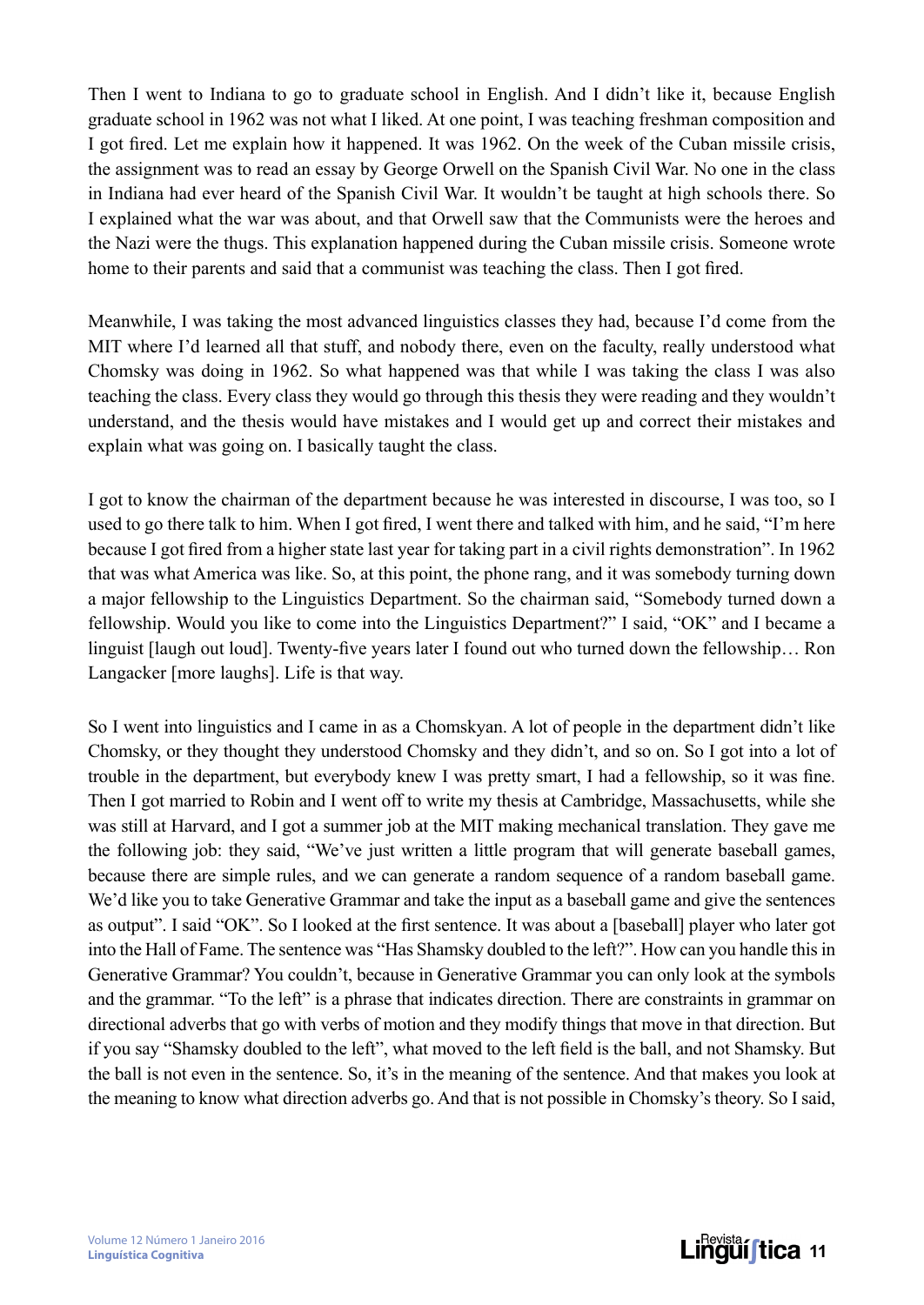"Aha! We need to have semantics built into the theory". And that was where Generative Semantics came from. That was in 1963, and I wrote a paper called *Toward Generative Semantics* and added some other examples. I showed it to Chomsky and he hated it.

In 1965 I finished my dissertation while I was working at IBM. IBM allowed people to go to Harvard and listen to lectures. So I went to a lecture at Harvard on Computational Linguistics. When I was in Indiana I got bored a lot, so I read everything on Computational Linguistics, which was about three books. [laugh out loud] In 1965, that's all there was. So, I went to hear this talk, I knew everything about the talk. I raised my hand after the talk, and said, "I know that you're working on the framework so and so, and within that framework this would make sense, but there are some counter examples". And I gave him a list of ten counter examples. Susumu Kuno, who was running the project, turned around and looked at me very strangely. After each talk at Harvard, they had a sherry hour. That's Harvard. So, I went to the sherry hour, and at that time, I had just gotten married and I had almost no money. I had the last part of my fellowship, I was getting my degree and I was going to lose my fellowship. So, I went to the sherry hour, and Susumu started asking me who I was, and bla-bla-bla, and then he said, "Are you interested in getting a job, doing some research?" And I said, "Yes, I am". So, he had me come to his office. I went to his office, and told him about my dissertation, and so on, and he said, "Well, here is our last project report. Read it and come back. We'll talk next week". I read the project report and it was awful. They were doing traditional 1965 Natural Language Processing, not vey good. So, I went back to his office, and I said, "Look, I need the money, but I read your project and there are a lot of things wrong with this". I showed him all the things I found needed to be worked on. He said, "Would you like a full time job?" And I said, "OK!" [laugh out loud] And I got hired to Harvard.

And I stayed there for four years, until it became politically impossible. Because I had convinced Haj Ross of Generative Semantics. When Chomsky went on leave, Haj Ross was hired as an assistant professor at the MIT, and we taught courses together at Harvard and the MIT, and when Chomsky got back he was furious, that Haj Ross had gone against his theory. And he started attacking me in his writings. And then I answered, because I wasn't going to take it [laugh out loud]. That was when the Linguistics Wars started. He started attacking me, and I answered by writing a parody of him. He had no sense of humor, and he thought I was copying him. [laugh out loud] But, anyway, he used his influence to make sure that I got fired at Harvard. I had a choice, actually. If I could find another department that would give me tenure there, I could stay. Otherwise, I had to leave. I got an offer from the English department, and I could stay at the English department teaching style, but I didn't want to stay at the Harvard English department, so I said "No".

That day I got a call offering me jobs at two universities, Texas and Michigan, because Tom Denver, who I had argued with years before, was on the job market, and he was going to places where no one knew any Generative Linguistics. And he knew that, even if he disagreed with me, I knew Generative Linguistics. So, he said, "Hey, if you're going to hire me, you need to hire someone who knows some Generative Syntax". So they called up and they offered me jobs. And then I said, "I have to get something for my wife, who is getting her PhD at Harvard, and so Robin and I were both offered

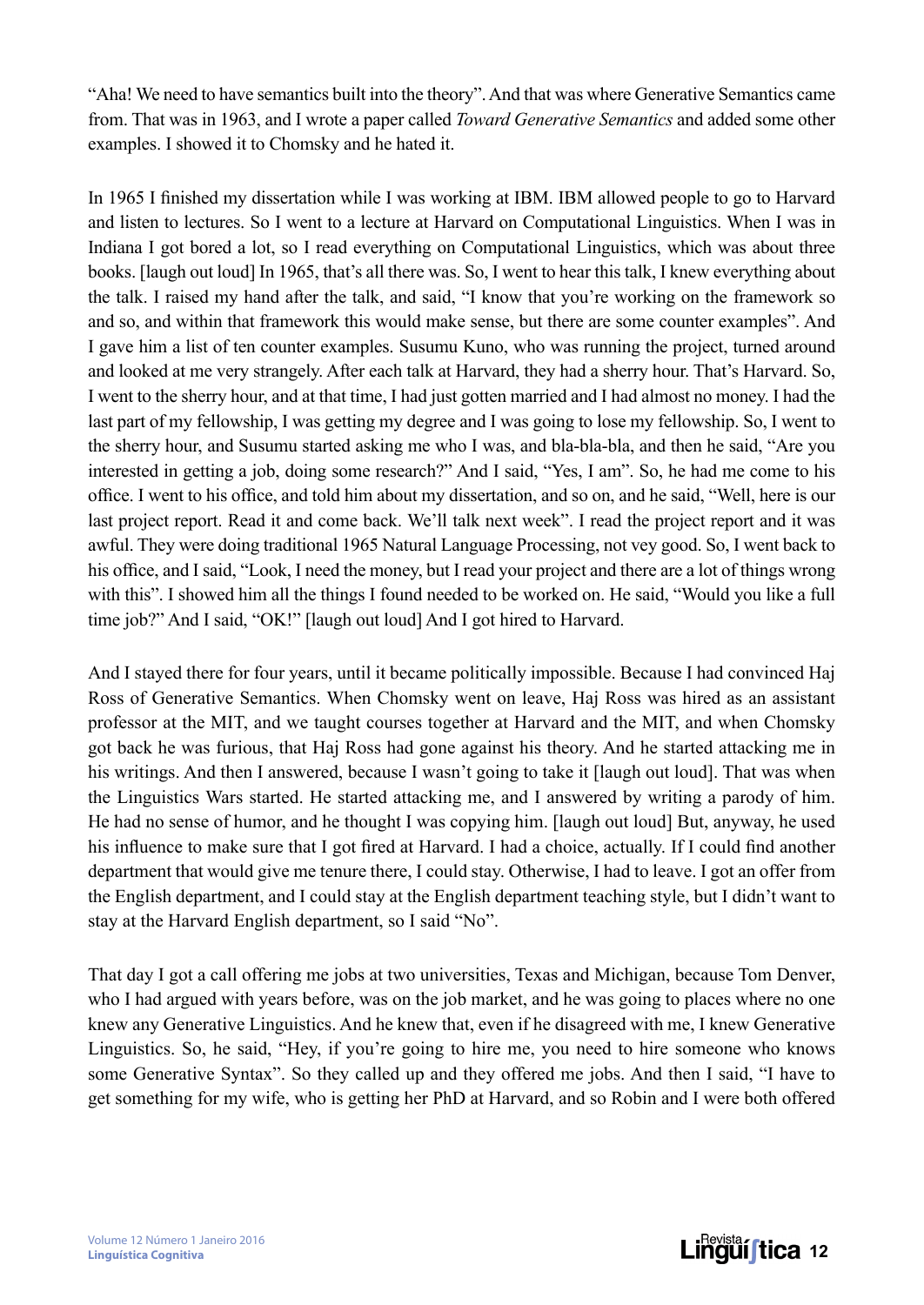jobs at the University of Michigan, and so we left for the University of Michigan, and it was very nice. And then I came to Berkeley, as the Chomskyan who didn't believe Chomsky [laughs]. They didn't believe Chomsky, but they needed someone who could teach it, and so I did. I came and taught ntroduction to syntax, semantics and logic and all those things, in 1972.

In 1975, I got a grant for a summer seminar at Berkeley for eight people who were in philosophy, logic and artificial intelligence, and I had the opportunity to hire some research assistants, and one of them, a graduate student then, and he had previously run rock bands. When he came out there, we formed the Underground Linguistics Institute, and he told a lot of people about this, and 188 people came. He rented out sorority houses and formed communes. The rules were that everybody could give a talk with three days' notice. We would listen to talks six days a week from 10:00 a.m. to 10:00 p.m. and Sundays at the beach. [laughs] So, that summer, I heard talks by Paul Kay on color, Charles Fillmore on Frame Semantics, Eleanor Rosch on Basic Level Categories and Leonard Talmy on Cognitive Primitive Space. And all of them required embodiment. And I got deeply depressed, because I saw that logic was not going to work. I had a terrible depression, and I went hiking with two friends for two weeks. I came back and I could no longer teach what I used to teach.

Then, a couple of years later, I discovered metaphor. In the meantime, I realized that this was about embodiment. Mark Johnson, when I was working on metaphor, happened to come through Berkeley. He was teaching in the Midwest, and he got a job teaching for one quarter at Berkeley at the Philosophy Department. On his way out, he happened to stop at the University of Chicago, where he had been a graduate student and he met Jim McCawley. He asked Jim if anybody at Berkeley was studying metaphor, because he [Johnson] had written a dissertation on the philosophy of metaphor, and Jim said that I was. I got a call from Mark, and it turns out he had an apartment three blocks from my house. He reached the same conclusions that I did about embodiment, and metaphor, and conceptual metaphor from a philosophical point of view. We ended up working together, first writing a paper and then doing *Metaphors We Live By*. And I found out about metaphor because I was teaching a graduate seminar, and one of the students in the class came in, I was reading a paper on metaphor and she said, "My boyfriend said this metaphor that really upset me and maybe you guys can understand it". That's where the LOVE IS A JOURNEY stuff came from. That is what happened. So, from 1975, with Fillmore's Frame Semantics and so on, I didn't understand what it meant, but it came through that it had to do with embodiment. When I did metaphors, it was clear that Frame Semantics and Neural Theory was necessary for color, that we had to have neural embodiment. And it changed philosophy and it changed all kinds of things, and it's in *Metaphors We Live By*.

**Revista Linguí**∫**tica:** How can we define Cognitive Linguistics? Some people have difficulties drawing a line between Cognitive Linguistics and other areas, like Usage-Based Models. What is the difference between these areas of Linguistics?

**George Lakoff:** For me, from the beginning, Cognitive Linguistics was neural, because of the color,

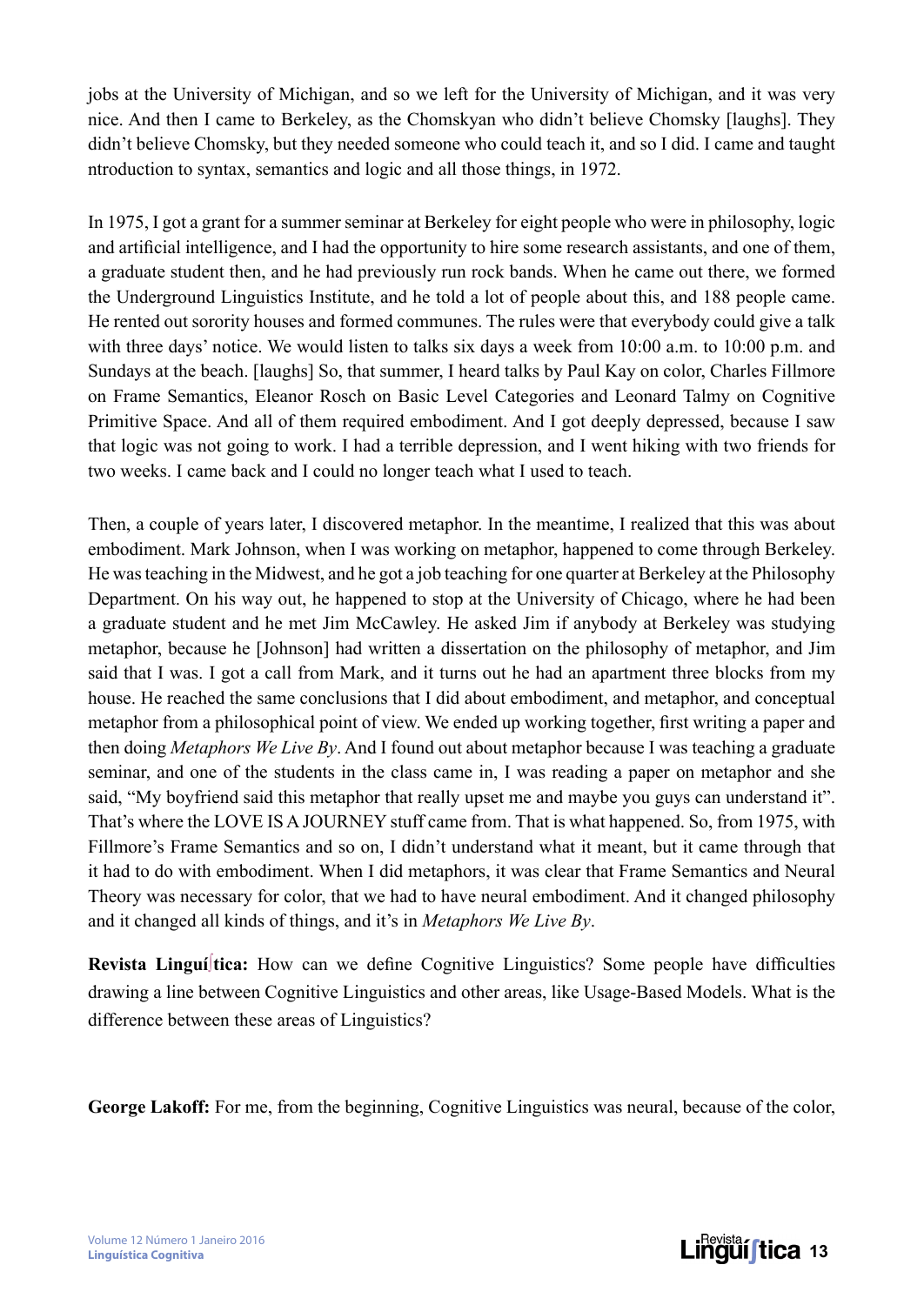it was embodied, because of Eleanor Rosch's work on embodiment, and Len [Leonard] Talmy's embodiment and Chuck [Charles] Fillmore Frame Semantics. So, it had to have embodied cognition, it had to eventually have a neural theory, it had to include frames, conceptual primitives, and basic level and prototype categories. It was defined from the beginning, in 1975, from me, that way.

Ron [Ronald] Langacker had a different view: he was looking at various Native American languages and looking at spacial relations, just as Talmy had here, and he came up with spacial relations, and basic spacial relations for the basis of grammar in general. And he came up with something called Space Grammar, which I thought was a terrible name, because it sounded too "spacey", and I said, "Take Cognitive Grammar". I had previously written a paper called Cognitive Grammar, having to do with showing that you can have a grammar that was a processing grammar, but was also a structural grammar at the same time. I called it Cognitive Grammar because it was both processing and structural, whereas Chomsky had to separate them, and I showed you didn't have to do that. And I wrote this paper with Henry Thomson in 1975.

Langacker was a field worker, and so, he had this notion of a Usage Based Model, which was that you learned language by using it, which isn't false, but it missed all of the embodiment, and all of the neural stuff, and then when I discovered metaphor, he missed that too. But he kept his view of Cognitive Grammar going, and he is still doing it, and his Usage Based Model says if you use things you've just learned, you just somehow learn them and they become conventionalized, and so on. Whereas that, as you know, from the book that I'm doing with Srini [Srini Narayanan], is not how it works, at all. What happens is that there was a split between me and Langacker on those issues: one, embodiment; two, the neural basis; and three, metaphor. But I decided that, if we were going to have Cognitive Linguistics, we shouldn't be fighting. Langacker was very smart, he was really insightful, his book has great insights into the language, and I respect him and I use a lot of these insights, and I just went beyond doing other things. He didn't want to and he did what he did, and Talmy did what he did, and then, I had known Gilles Fauconnier for a long time, and I can tell you how Mental Spaces started.

It started from a paper I wrote in 1968 taking Possible Worlds Semantics and saying that they had to be cognitive, and they had to be part of your mind, based on McCawley's example, "I dreamed that I was Brigitte Bardot and I kissed me", not "myself". You can't say "I kissed me", but you can in that context, and what you're doing is imagining your mind and transfer to that. There had been a logic invented by David Lewis called Counterpart Theory, and I took his theory, and I wrote a paper called *Counterparts*, on how you would handle these sentences. And I said that Possible Worlds were not worlds, they were part of cognition, and that you have connections across them. And I gave one of the papers to Fauconnier, and he turned it into the Theory of Mental Spaces, very brilliantly. Fauconnier is an absolutely brilliant linguist. I knew him when he was a graduate student, and he was a good friend. So, when we started to form Cognitive Linguistics, those were the people I contacted, Talmy and so on. Chuck [Charles] Fillmore did *not* want to become a Cognitive Linguist at all. He was against it.

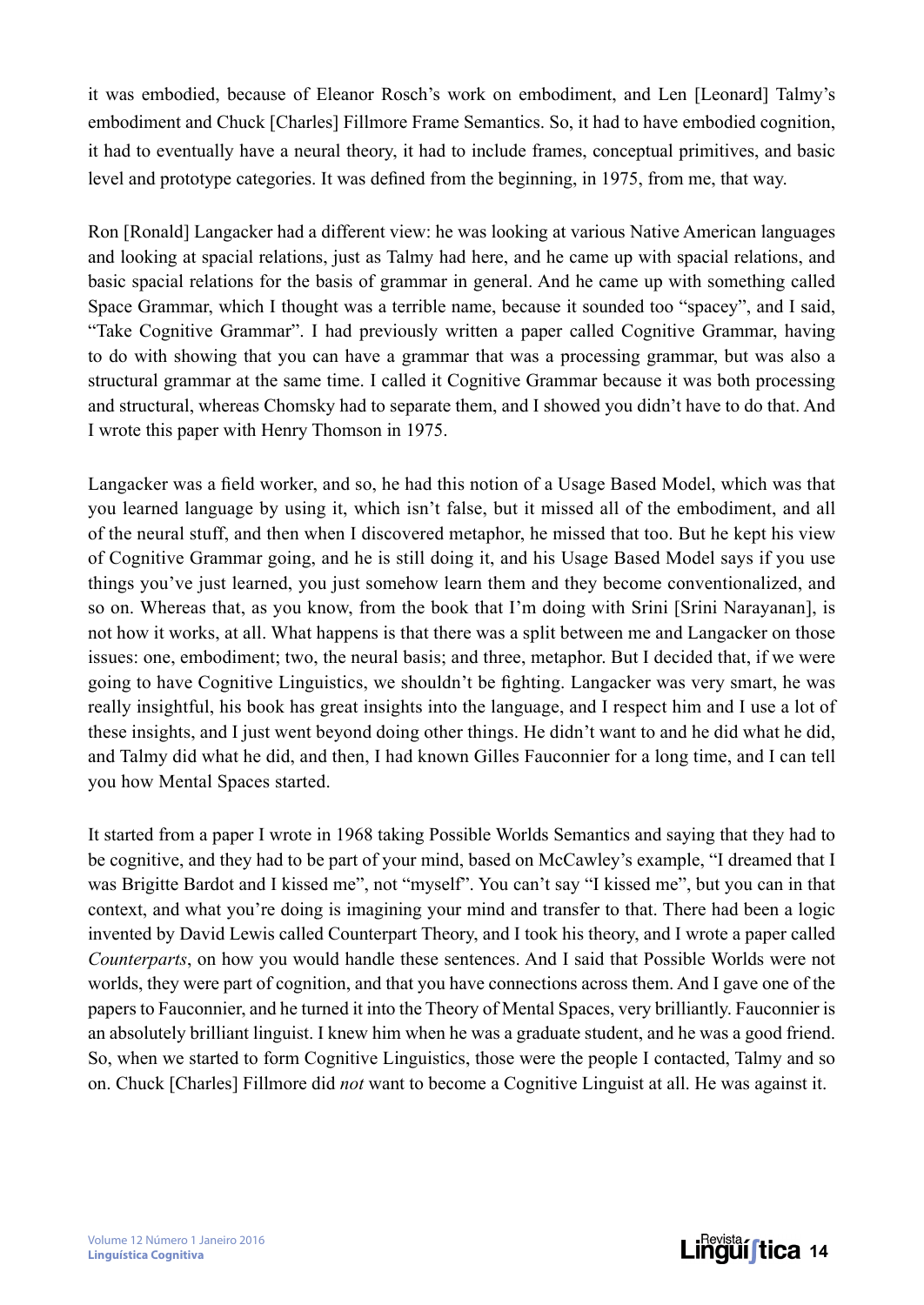We were trying to get to work together on Construction Grammar, because we had the idea that meaning came in there, I had accepted his Frame Semantics, and he didn't accept the metaphor stuff at all. But we accepted Frame Semantics in Construction Grammar. And we were working on a notation for Construction Grammar in my backyard one day, and we had a disagreement about the notation. So, I said, "This notation should reflect how people think, it should reflect cognition", and he said, "No, it shouldn't". And I said, "Why?", and he said, "Construction Grammar is about lexicography. What you want to do is make linguistic descriptions that can be put in dictionaries and in written grammar, so that people can understand it easily and can be taught". And I said, "Wait a minute, language is about cognition, about the way you think, and he said, "No, it isn't. It's about words and how you put them together". And then, we just had two different versions of Construction Grammar. He never adopted Metaphor Theory or Cognitive Primitives or Image Schemas in his theory of Frame **Semantics** 

**Revista Linguí**∫**tica:** You mentioned your new book, co-authored with Srini Narayanan. Could you summarize some of its contributions to the field?

George Lakoff: That is a hard question, because every day I rewrite the preface. [laugh out loud] First, I asked Srini how he would describe it, and he said, "It's about the fact that we think with neural structures, neural circuitry, but thought is not in the brain. Thought has to be embodied, has to be part of the body, because the neural circuitry runs throughout your body. If it were just in the brain, you'd have nothing to think about. You couldn't have any meaning at all. Meaning has to come through the body, but not just that. Because it comes through the body, it has to connect to the physical world, because you get feedback in the physical world, and because you connect to other people. It's a physical and a social world, so meaning has to do with neural structure in the brain *and* the body as it reacts to, and functions in, the physical and social world". That is Srini's way of thinking about it, and it's true, but I don't think it's good enough.

I'm trying to think about a better explanation. There are several ways to think about it. One, is that ideas don't flow in the air, they have to come through neural circuitry, and the question is how it is possible. And the book explains it. That is an amazing thing to me. We have a theory of how it works – not everything, but a lot of it – and it shows something that we know from the study of frames and metaphors, that there are learned frames and metaphors. The conceptual system is learned before you learn language, but the same kind of neural mechanism works in language and in thought. They are linked together in a certain way, and we study how they are linked together. This has a lot of consequences. First, the theory we have uses neural computation as a bridge between Cognitive Linguistics and Neuroscience. And what it is doing is *modeling* certain things that a computational system can model. It models the functional computational properties of neural systems. There are metaphors mapping this computational system onto Cognitive Linguistics on the one hand and the neural system on the other, and that makes a bridge between the two. What are the computational properties? Every conceptual structure that you have is a circuit, and now the question is what the circuits look like, and we can model the structures of those circuits. Two, we can give a theory of how the activation of one circuit, one concept, can activate another one. Because they are connected